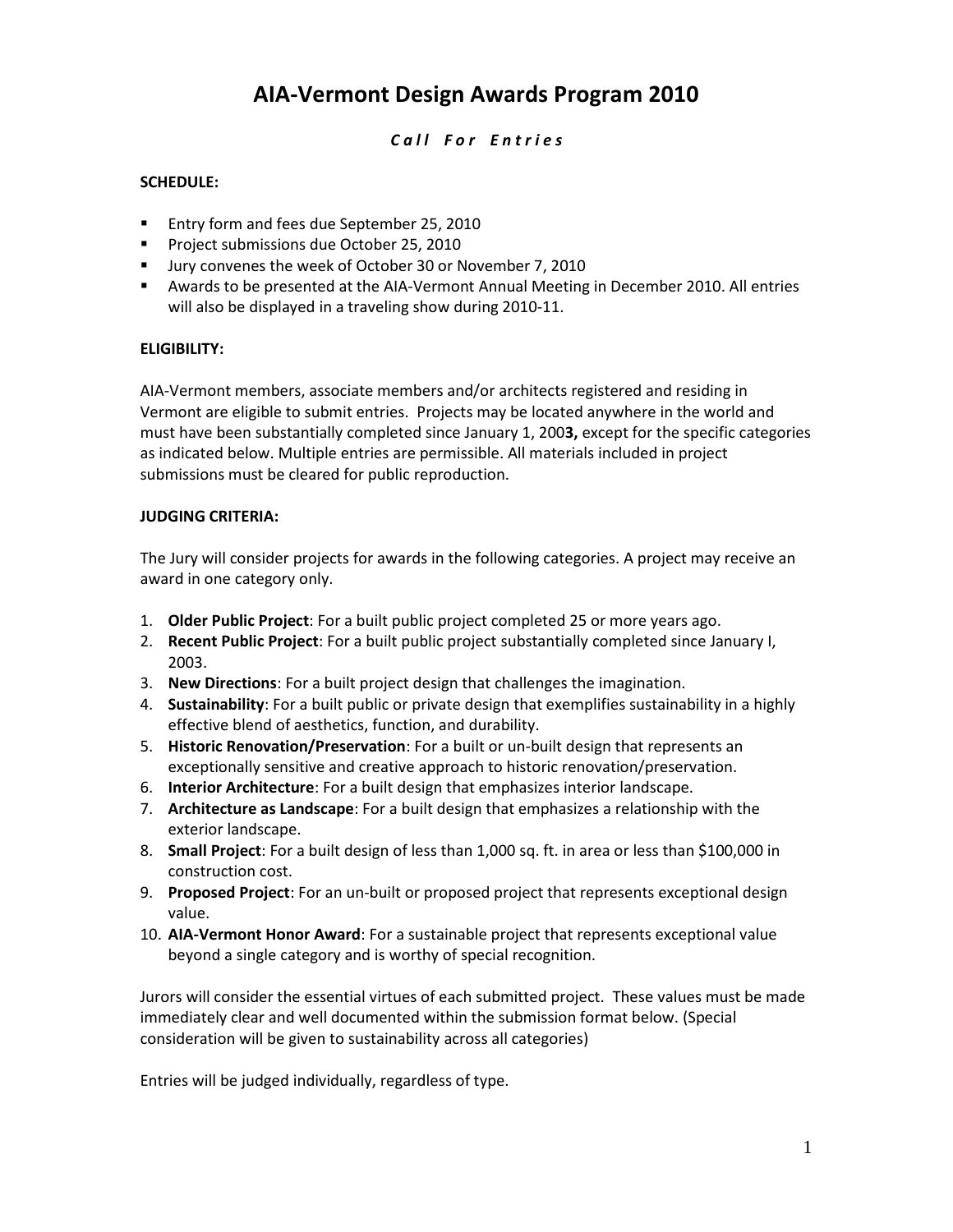Entries may be submitted without identifying a specific category or categories. The jury will consider the applicable categories. *Any entry may be considered for more than one category, but an entry can receive an award in only one category; jurors may or may not determine that awards are justified in all categories.* 

# **SUBMISSION FORMAT:**

# **A. Anonymous Binder Submissions**

The following submission materials must be anonymous and conform to an 8  $\frac{1}{2}$  x 11 inch binder format. Each binder shall include, as appropriate:

- An outline, not to exceed one page, with a statement of the problem, goals and conceptual solution.
- A description of the project, identifying project type, size, program, the responsibility of the architect, the location, type of client, completion date, total construction cost, environmental features, and other relevant information.
- A maximum of 10 pages (i.e., 20 sides) containing relevant drawings, site plans, sections, plans, etc. and no more than ten black and white or color photographs. Please do not send slides.
- A metered or stamped self-addressed envelop for each submission, adequate for safe binder return. All materials will be returned at the conclusion of the program in the selfaddressed envelopes provided by the entrants.
- When the registration form and fees have been received by AIA-Vermont, entrants will be e-mailed an identification form. The form must be included in a sealed opaque envelope, with no visible identification of the entrant, with each submission.

# **B. Separate Exhibit Materials**

The following materials must be submitted for an exhibit at Burlington's City Hall in November for a "Peoples' Choice Award" and for use during the AIA-Vermont Annual Meeting and follow-up traveling exhibit. *These materials are not sent to the Jury.*

- **A CD ROM with one 8 x 10 jpg image at 72 dpi with the firm name, the project name and** location, and the photographer's name for the AIA-Vermont Annual Meeting power point display and for use on the AIA-Vermont web site.
- One 18-inch x 18-inch rigid presentation board (such as foam-core) with mounted photo(s) and other information about the project *in a 2-dimensional format*. A 2.5-inch x 4-inch identification label must be affixed to the lower right hand corner of the board, leaving a half-inch border below and to the right of the affixed label. The identification label must include the firm name, the project name and location, and the photographer's name.

#### **FEES:**

The fee for AIA-Vermont members is \$75 per entry; the fee for non-members is \$125 per entry. Fees are to be payable to AIA-Vermont. Entry fees are non-refundable.

#### **DEADLINES:**

- Entry forms, with fees included, must be post-marked by September 25, 2010.
- **Entry submissions must be post-marked by October 25, 2010.**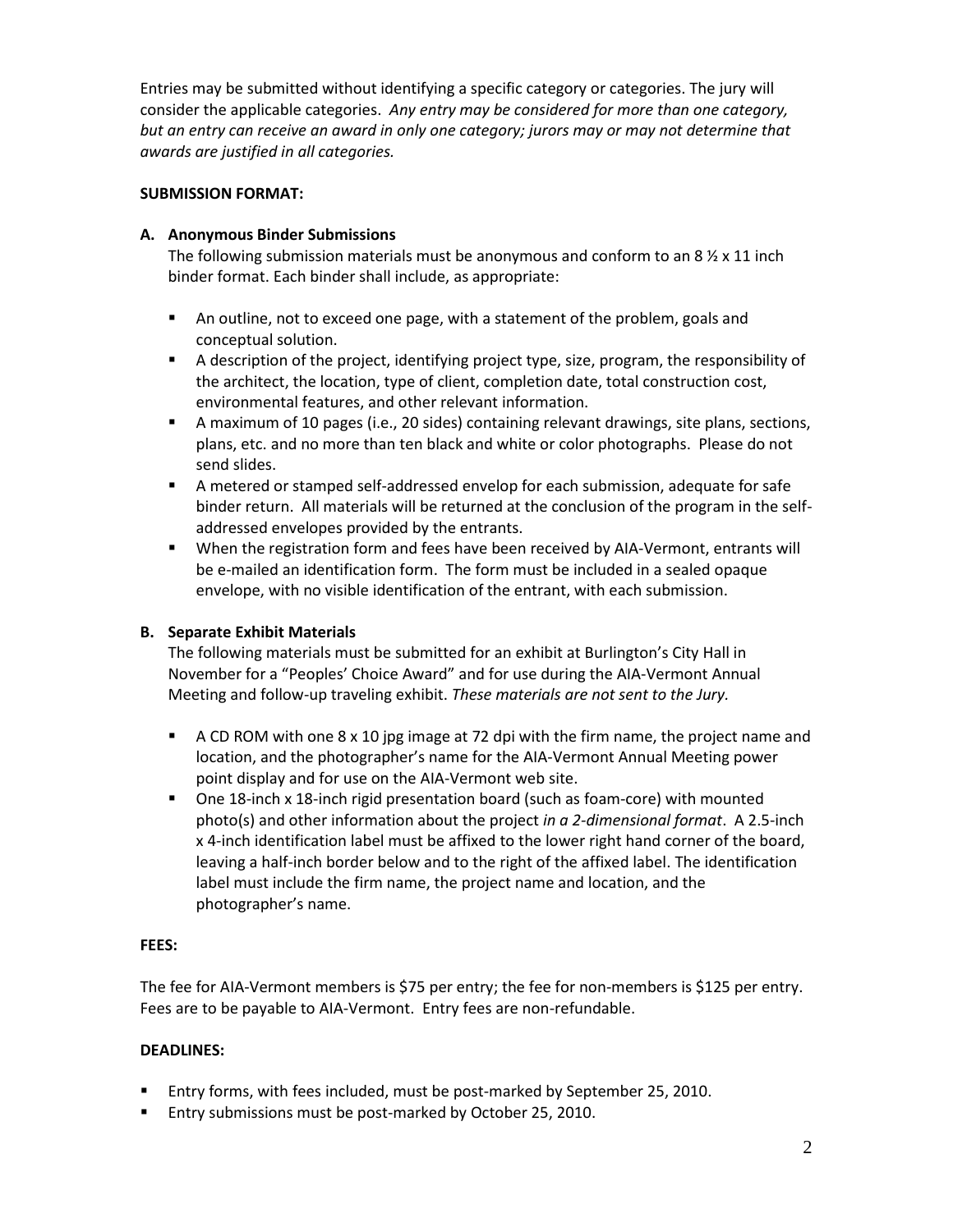Please send forms and submissions to AIA-Vermont, Attention: Carol Miklos, 88 Blackbird Lane, Charlotte, VT 05445.

# **AWARD WINNERS:**

Winners will be required to submit the following:

- A hard copy 2-board presentation including two (2) 18-inch x 18-inch presentation boards. A 2.5-inch x 4-inch identification label must be affixed to the lower right hand corner of the first or "main" board, leaving a ½-inch border below and to the right of the affixed label. The identification label shall include the firm name, the project name and location, and the photographer's name. A copy of the same identification label should be affixed on the rear of the second board to facilitate identification by the exhibit managers.
- **A CD with a maximum of five jpg images to be shown at the AIA-Vermont Annual Meeting.**

# **Award winners' board presentations and CDs are due by November 15, 2010**.

**AWARD JURY:** AIA-Western Massachusetts

# **ENTRY FORM:**

The entry form is on the following page.